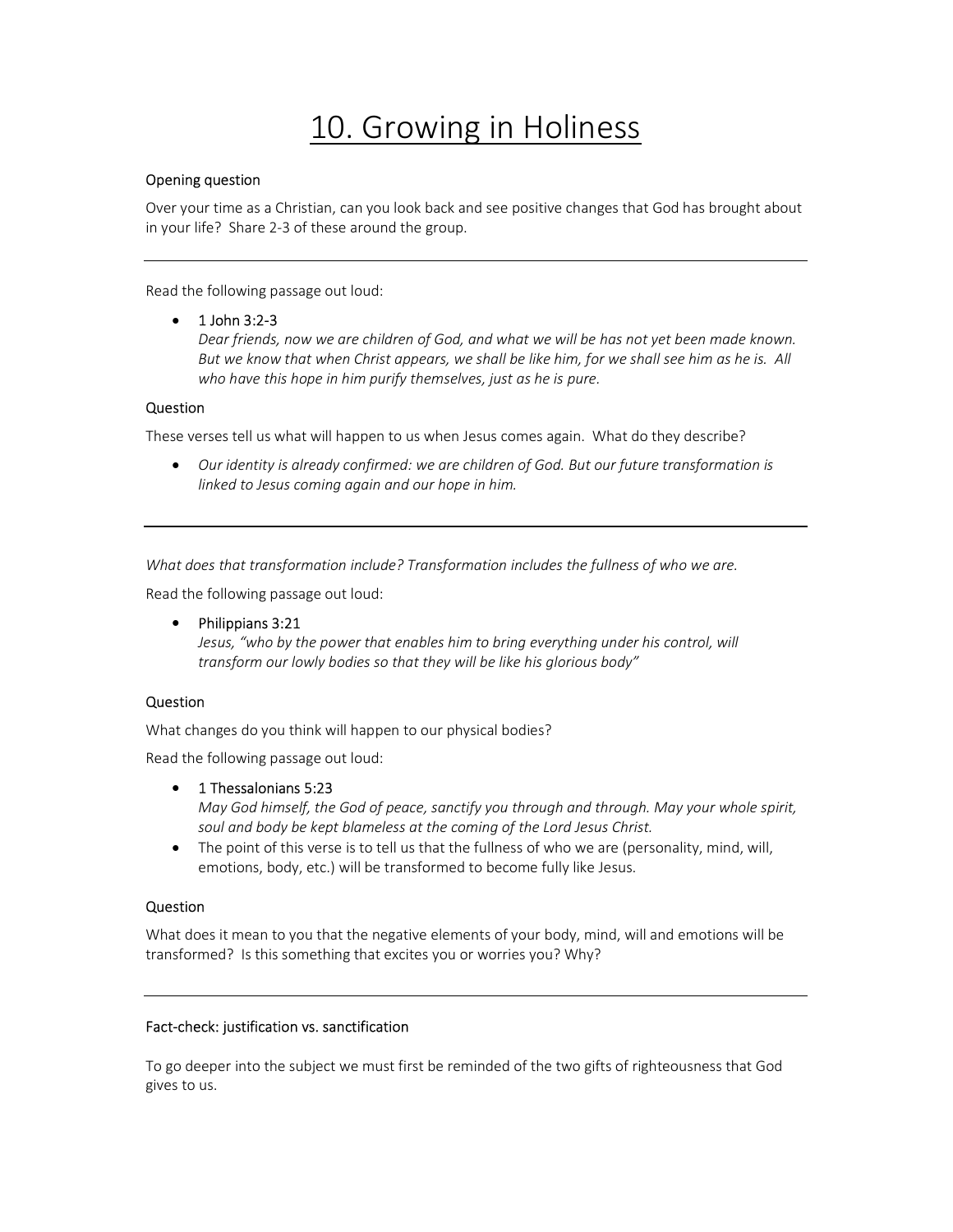**Justification:** "Imputed" righteousness. Imputed means "assigned". When you become a Christian, you are instantly declared fully "righteous" in Christ. Jesus exchanges your sinfulness for his robe of righteousness. God the Father sees you with the same attributes of perfection as Jesus himself. This is a gift from God, fully his work and freely given and received. Wow!

Sanctification.: "Imparted" Righteousness. Imparted means "shared with, given to". When you become a Christian God puts his Spirit in you and begins the work of transformation of your mind, will and emotions to make you more and more like Jesus. We work in partnership with God's Spirit, cooperating allowing him to change us into his image. This is a process that takes a lifetime. Wow!

# FUN QUIZ!

(Perhaps give everyone paddle boards or pieces of paper to hold up with a 'J' for Justification and an 'S' for Sanctification)

Is justification (instant, imputed righteousness) or sanctification (a life-long process) being described by these phrases?

- Once for all time. (J)
- Entirely God's work. (J)
- Continuous through this life (S)
- Perfect in God's sight (J)
- Our legal standing before God (J)
- Our internal condition (S)
- Greater in some Christians than others (S)
- Same for all Christians (J)
- An ongoing struggle (S)
- A finished work (J)

Ask the group if anyone knows any verses that describe justification or sanctification. Here are two good examples you can share:

- USTIFICATION: 2 Corinthians 5:21 He made Him who knew no sin to be sin on our behalf, so that we might become the righteousness of God in Him.
- SANCTIFICATION: 2 Corinthians 3:18 And we all, who with unveiled faces contemplate the Lord's glory, are being transformed into his image with ever-increasing glory, which comes from the Lord, who is the Spirit.

#### Both/And

When Paul addressed the Corinthian church (2 Cor 1:1), he called them "saints" (holy people). He then went on to teach them about how to live the Christian life. Our identity is to be enjoyed, even while our character grows.

#### Fact-check: growing in holiness

God accepts us as we are (grace), but he doesn't leave us that way! He invites us to change into his likeness.

Let's look at God's part and our part in the process of sanctification.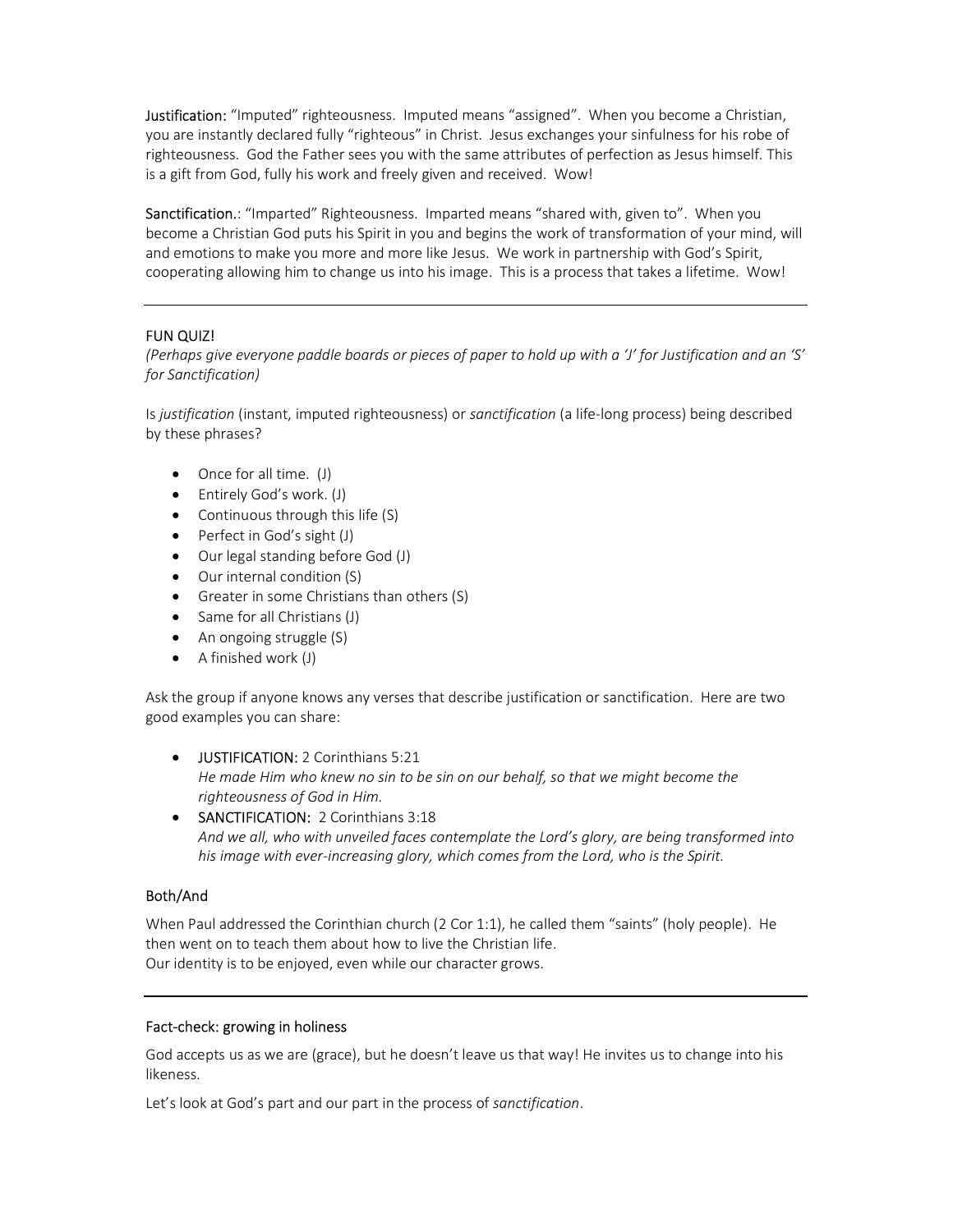# GOD'S PART:

#### Question

How does the Holy Spirit help us grow in Christlikeness? (ask people for answers and then share the passages below as people reference those points)

## 1. Changes our desires

2 Corinthians 1:22

He anointed us, set his seal of ownership on us, and put his Spirit in our hearts as a deposit, guaranteeing what is to come.

"The more of heaven there is in our lives, the less of earth we shall covet" (Charles Spurgeon)

The Spirit puts in us a longing to love Jesus and please him.

#### 2. Gives us power to resist temptation

Gal 5:16-17

So I say, walk by the Spirit, and you will not gratify the desires of the flesh. For the flesh desires what is contrary to the Spirit, and the Spirit what is contrary to the flesh.

#### 3. Makes us holy

Galatians 5:22-23 But the fruit of the Spirit is love, joy, peace, forbearance, kindness, goodness, faithfulness, gentleness and self-control

Causes good fruit to grow in us in place of the default fruits of our sinful nature.

#### 4. Disciplines us for our good

Hebrews 12:11

No discipline seems pleasant at the time, but painful. Later on, however, it produces a harvest of righteousness and peace for those who have been trained by it.

#### 5. Points us to Jesus as our greatest example of Spirit-filled humanity

1 John 2:6 Whoever claims to live in him must live as Jesus did.

#### 6. Uses other people

All the New Testament letters are written to communities of believers where the assumption is they work out sanctification together, helping one another.

#### 7. Never gives up on us

Philippians 1:6

being confident of this, that he who began a good work in you will carry it on to completion until the day of Christ Jesus.

God is 100% committed to our growth into his likeness!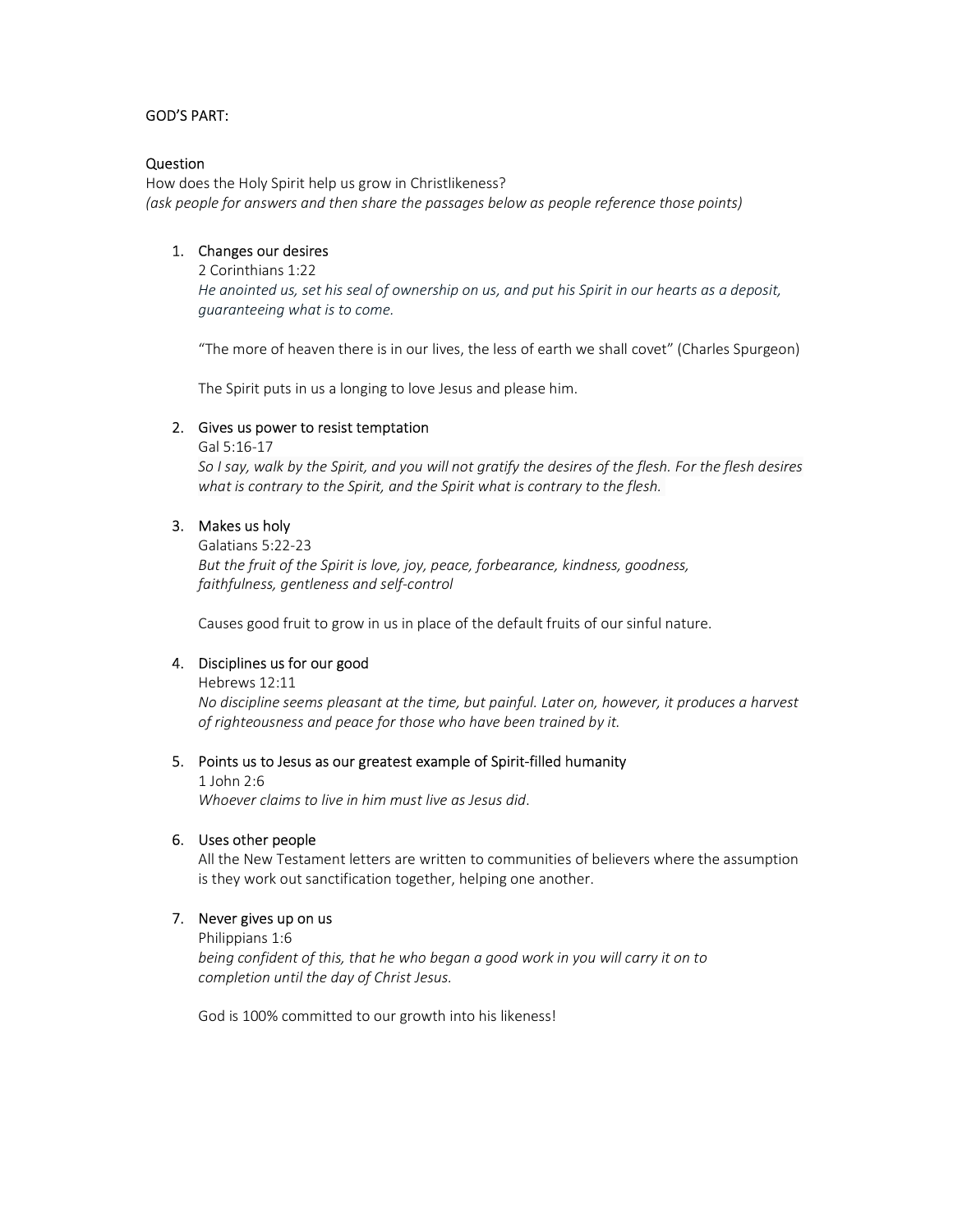# OUR PART:

## Question

What is our role in growing in Christlikeness? (ask people for answers and then share the passages below as people reference those points)

# 1. Yield yourself to God

#### Rom 12:1

Therefore, I urge you, brothers and sisters, in view of God's mercy, to offer your bodies as a living sacrifice, holy and pleasing to God

But it's not simply "let god and let God"!

2. Obedience (do what God says), Perseverence (continue to work it out) and Confidence Phil 2:12-13

Therefore, my dear friends, as you have always obeyed—not only in my presence, but now much more in my absence—continue to work out your salvation with fear and trembling,  $^{13}$  for it is God who works in you to will and to act in order to fulfil his good purpose.

As you persevere in obedience, you can have confidence that God will change you. Don't give up! God is at work in you.

#### 3. Take radical action with sinful behaviours

#### Romans 8:13

For if you live according to the flesh, you will die; but if by the Spirit you put to death the misdeeds of the body, you will live.

#### 4. Make every effort

2 Peter 1:5-7

For this very reason, make every effort to add to your faith goodness; and to goodness, knowledge;  $^6$  and to knowledge, self-control; and to self-control, perseverance; and to perseverance, godliness;  $^7$  and to godliness, mutual affection; and to mutual affection, love.

#### 5. Make good choices

"Strive" (Heb 12:14), "abstain" (1 Thess 4:3), "shun" (1 Cor 6:18), avoid partnerships with unbelievers (2 Cor 6:14), cleanse yourself (2 Cor 7:1).

"The New Testament doesn't suggest any short-cuts by which we can grow in sanctification, but simply encourages us repeatedly to give ourselves to the old-fashioned, time-honoured means of Biblereading and meditation (Psalm 1:2), Prayer (Eph 6:18), Witnessing (Matt 28:19-20), Christian fellowship (Heb 10:24-25), and self-discipline or self-control (Gal 5:23)." (Wayne Grudem, 'Systematic Theology,' p 755)

#### Fact-check: the joy of sanctification

True joy awaits us when we make choices to be like Jesus.

"It would seem that our Lord finds our desires not too strong, but too weak. We are half-hearted creatures, fooling about with drink and sex and ambition when infinite joy is offered us, like an